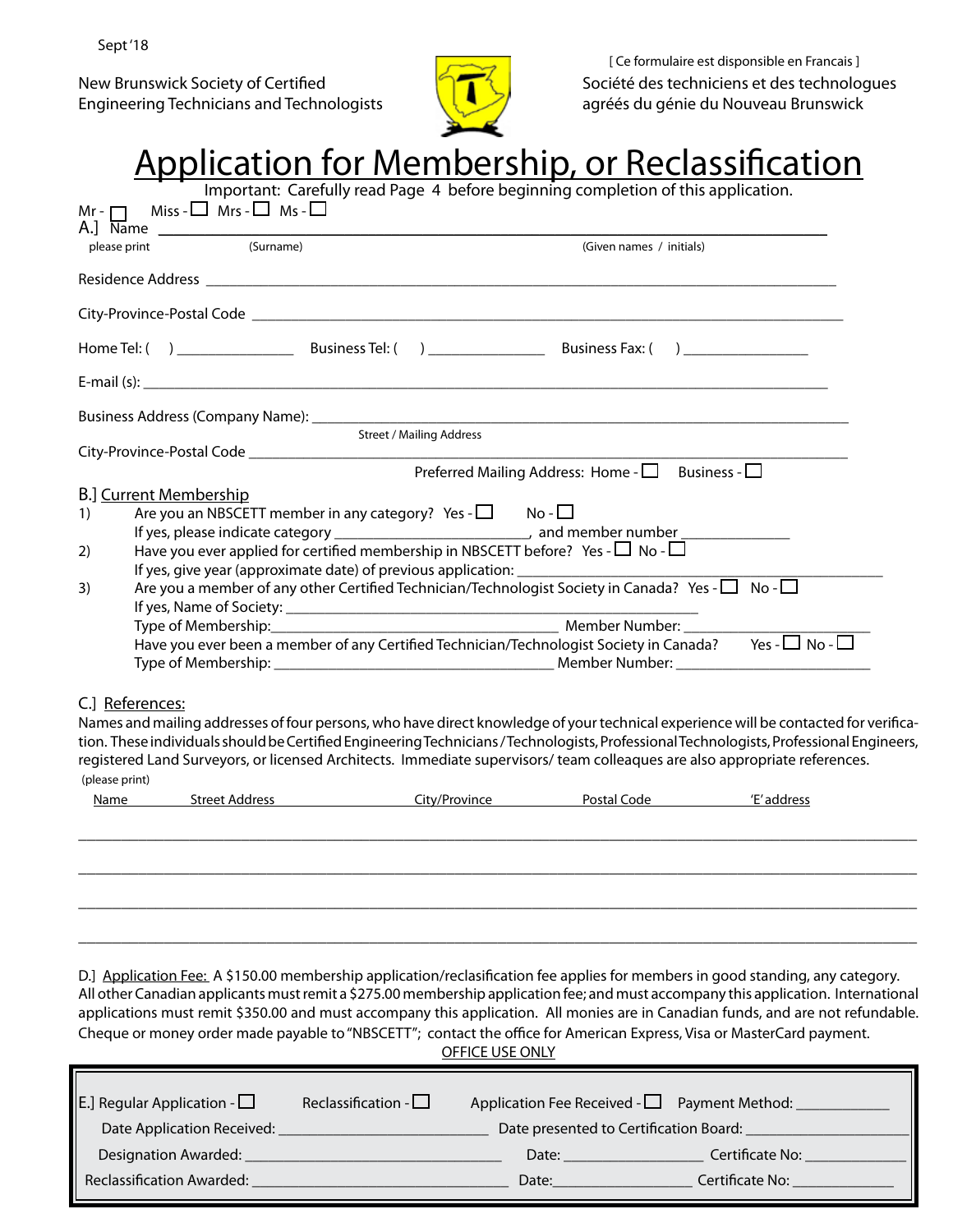page 2

| (please print)                                                                                                                                                                                                                                                                                                                                       |                                                                      |                           |                        |  |  |
|------------------------------------------------------------------------------------------------------------------------------------------------------------------------------------------------------------------------------------------------------------------------------------------------------------------------------------------------------|----------------------------------------------------------------------|---------------------------|------------------------|--|--|
| G.] Discipline and Option of Applied Science or Engineering Technology working in: (see Page 4, Item 2): _____________________________                                                                                                                                                                                                               |                                                                      |                           |                        |  |  |
| H.] EDUCATION:<br><b>Full Time Education</b><br>(A)<br>Country / Province/State / City Attendance Attendance                                                                                                                                                                                                                                         |                                                                      |                           | Diploma or Certificate |  |  |
|                                                                                                                                                                                                                                                                                                                                                      |                                                                      |                           |                        |  |  |
| College/Campus                                                                                                                                                                                                                                                                                                                                       |                                                                      |                           |                        |  |  |
| <b>Other Technology Courses</b>                                                                                                                                                                                                                                                                                                                      |                                                                      |                           |                        |  |  |
| University                                                                                                                                                                                                                                                                                                                                           |                                                                      |                           |                        |  |  |
| Photocopies of Diplomas / Certificates must be submitted with Application (see Page 4, Item 3.)                                                                                                                                                                                                                                                      |                                                                      |                           |                        |  |  |
| <b>Part-Time Education</b><br>(B)<br>- Night School<br>To d-m-y                                                                                                                                                                                                                                                                                      |                                                                      |                           | From d-m-y             |  |  |
| - Employer Sponsored Courses                                                                                                                                                                                                                                                                                                                         | Sponsor                                                              | <b>Total Hours</b>        | Year                   |  |  |
| - Correspondence Courses                                                                                                                                                                                                                                                                                                                             | Sponsor                                                              | <b>Total Hours</b>        | Year                   |  |  |
| Additional Information (see Page 4, Item 4.)<br>I.] TECHNICAL EXPERIENCE<br>(A) Technical Experience, Previous to Present Position: (see Page 4, Item 6.)<br>Please provide a detailed job description, for each position, on a separate page. (List all experience in chronological order.)<br>Dates (from - to) Job Title <b>Employer</b> Employer |                                                                      | Supervisor's Name / Title |                        |  |  |
|                                                                                                                                                                                                                                                                                                                                                      |                                                                      |                           |                        |  |  |
| Present Job Title:<br>Detailed job description of present position (see Instructions, Item 5.)                                                                                                                                                                                                                                                       | $\_$ Date of appointment to present position: $\_\_\_$ / $\_$ / $\_$ |                           | year / month / day     |  |  |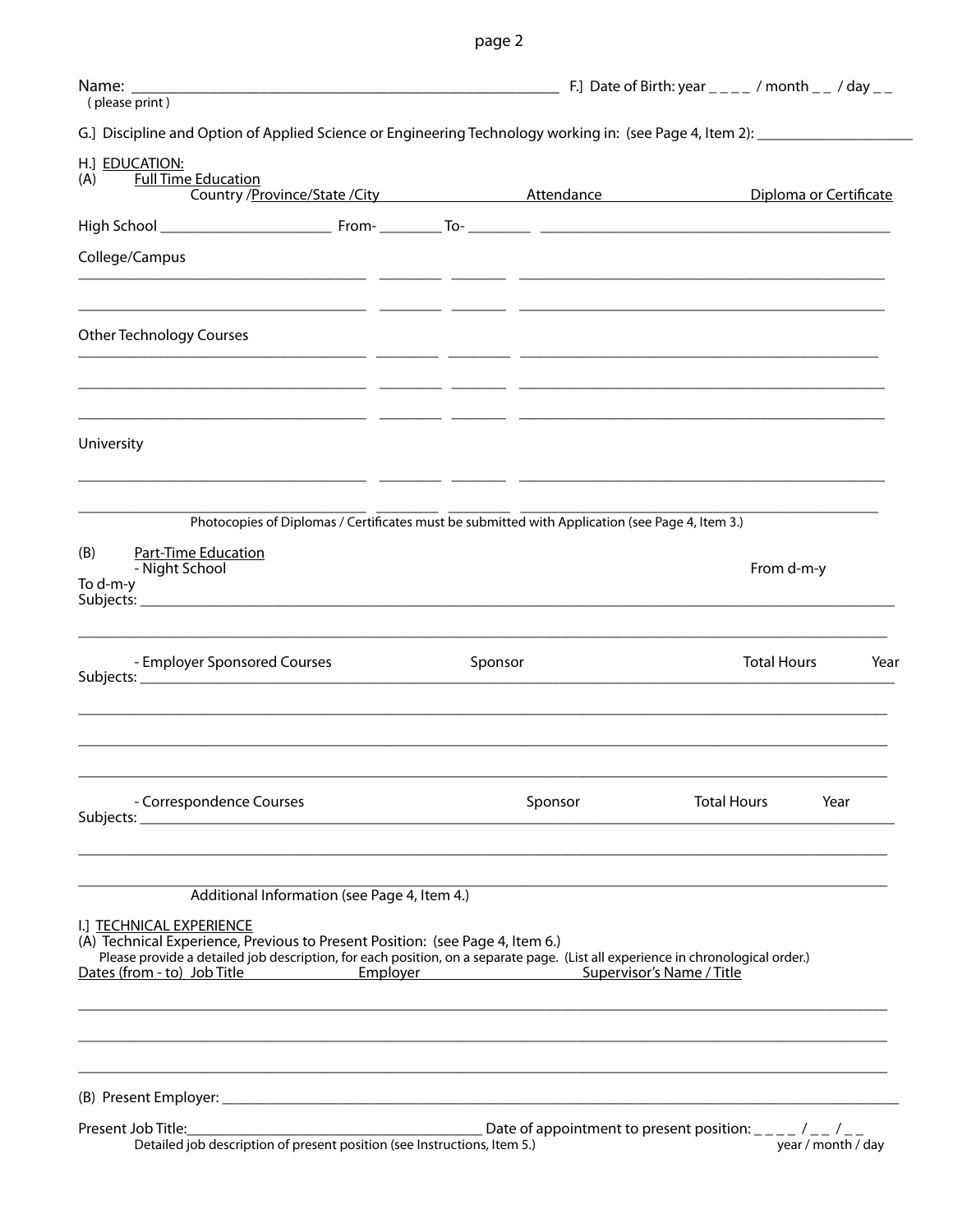New Brunswick Society of Certified  $\sqrt{S}$ Technicians and Technologists  $\left[\begin{array}{cc} \bullet & \bullet \\ \bullet & \bullet \end{array}\right]$  des technologues agréés



du génie du Nouveau Brunswick

# Code of Ethics

The purpose of the Code of Ethics is to state general statements of the principles of ethical conduct, so that members may fulfil their duties to the public, the profession and their fellow members.

The Code of Ethics shall be construed as guidelines, and not to the exclusion of other duties equally imperative and other rights not specifically mentioned.

Members are bound by its provisions as they are bound by the Engineering Technology Act of New Brunswick (June 18, 1986), and the organization's By-Laws and Rules.

# Members shall;

' agree to uphold these ethical standards, known at the "Code of Ethics", and also encourage, by advice and example, others to adhere to these standards;

' protect and promote, to the fullest extent, the safety, health and welfare of the public, the environment, and their employers' interests;

' undertake and accept responsibility for such work as they are competent to perform by virtue of their training and experience;

' will not deliberately misrepresent or mislead with dishonest intent, by inference or otherwise, in public or private statement, of character, qualifications, or abilities, or lay claim to qualification not possessed to further their own ambitions at the expense of employer, clients, or colleagues;

' at all times, discourage exaggerated, untrue or unfounded statements concerning any professional subject or project, and provide an opinion only when it is founded upon adequate knowledge and honest conviction; and shall not disclose any privileged or confidential information;

' disclose to an employer or client the possibility of a conflict of interest, if such conflict could be detrimental to the interests of either party, and present clearly to employers and clients all consequences if professional decisions or judgements are overruled or disregarded;

' advocate the principle of appropriate and adequate compensation for the performance of their work;

' constantly strive for increased knowledge within their discipline to maintain proficiency and competence, to advance opportunities for the professional development of associates; and endeavour to cooperate with others and agree to the dissemination of new methods and technical knowledge, providing this does not violate of any part of the "Code of Ethics";

' report to the appropriate agencies any hazardous, illegal or unethical professional decisions or practices; and promote public knowledge and appreciation of engineering and applied science technology, and protect the organization from misrepresentations and misunderstandings.